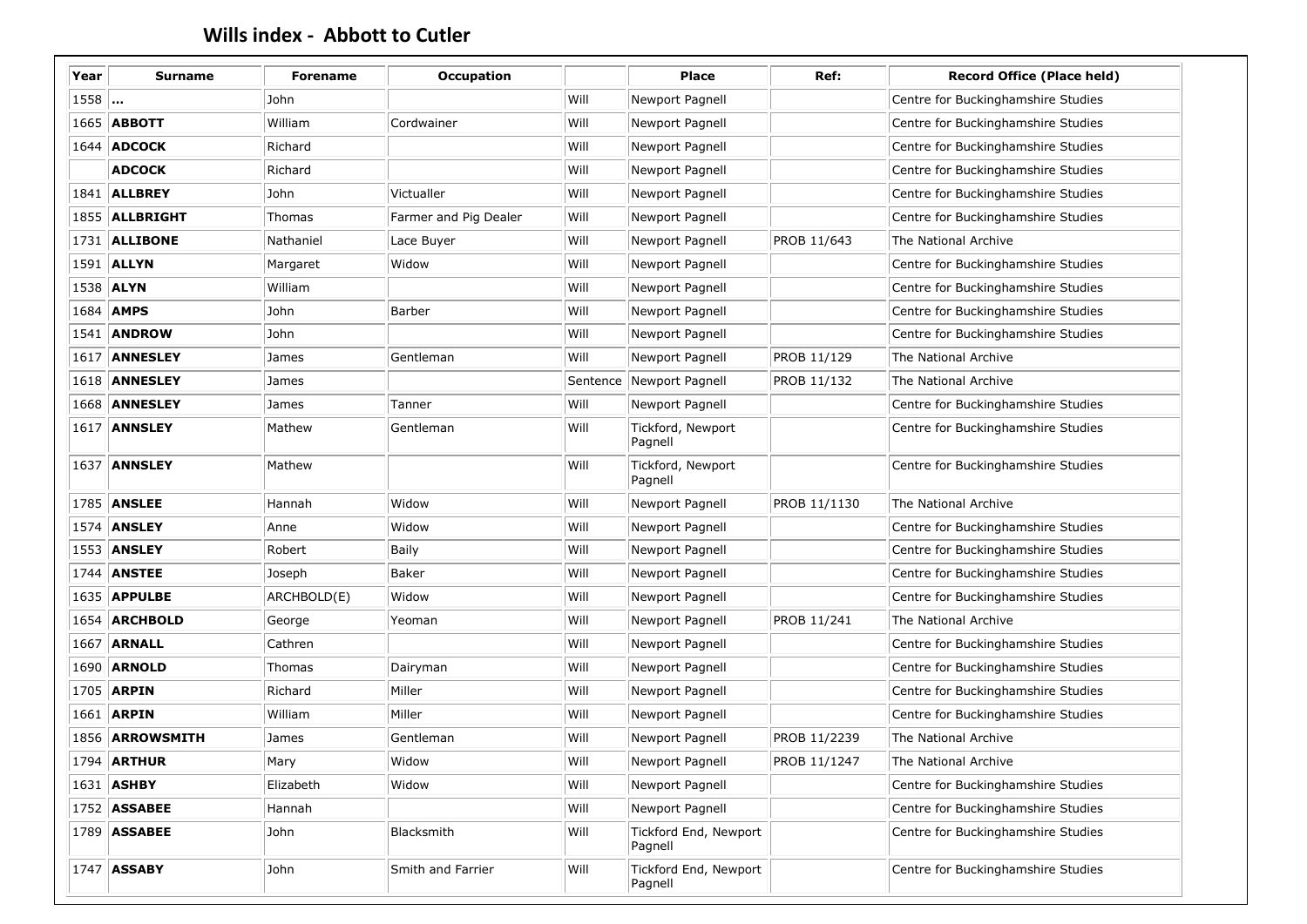|      | 1694 ASSABY            | Thomas       | Lacemaker            | Will | Newport Pagnell                   |              | Centre for Buckinghamshire Studies |
|------|------------------------|--------------|----------------------|------|-----------------------------------|--------------|------------------------------------|
|      | 1820 ATTERBURY         | Benjamin     | Yeoman               | Will | Newport Pagnell                   | PROB 11/1636 | The National Archive               |
|      | 1795 ATTERBURY         | Henry        | Yeoman               | Will | Newport Pagnell                   | PROB 11/1260 | The National Archive               |
|      | 1810 ATTERBURY         | James        | Yeoman               | Will | Newport Pagnell                   |              | Centre for Buckinghamshire Studies |
|      | 1806 ATTERBURY         | John         | Farmer & Malster     | Will | Newport Pagnell                   | PROB 11/1441 | The National Archive               |
|      | 1769 ATTERBURY         | William      | Carpenter and Joiner | Will | Newport Pagnell                   |              | Centre for Buckinghamshire Studies |
|      | 1696 AUDIE             | Thomas       |                      | Will | Newport Pagnell                   |              | Centre for Buckinghamshire Studies |
|      | <b>1605 AUSTALL</b>    | Ann          | Widow                | Will | Newport Pagnell                   |              | Centre for Buckinghamshire Studies |
|      | <b>1605 AUSTELL</b>    | Myller       | Widow                | Will | Newport Pagnell                   |              | Centre for Buckinghamshire Studies |
|      | 1685 AUSTIN            | Henry        | Millwright           | Will | Newport Pagnell                   |              | Centre for Buckinghamshire Studies |
|      | 1843 AYERS             | John Derrick | Lace Merchant        | Will | Newport Pagnell                   | PROB 11/1986 | The National Archive               |
|      | 1549   <b>BACCONE</b>  | William      |                      | Will | Tickford End, Newport<br>Pagnell  |              | Centre for Buckinghamshire Studies |
|      | 1753 BACKHOUSE         | Richard      | Grazier              | Will | Tickford Park,<br>Newport Pagnell |              | Centre for Buckinghamshire Studies |
|      | <b>1649 BAGERLIE</b>   | Richard      | Silk weaver          | Will | Newport Pagnell                   |              | Centre for Buckinghamshire Studies |
|      | 1715   <b>BAGL[E]Y</b> | Roger        | Carrier              | Will | Newport Pagnell                   |              | Centre for Buckinghamshire Studies |
|      | 1783 <b>BAGLEY</b>     | John         | Gentleman            | Will | Newport Pagnell                   | PROB 11/1107 | The National Archive               |
|      | 1799 BAILEY            | Elizabeth    | Spinster             | Will | Newport Pagnell                   | PROB 11/1332 | The National Archive               |
|      | 1823 <b>BAILY</b>      | Elizabeth    | Spinster             | Will | Newport Pagnell                   |              | Centre for Buckinghamshire Studies |
|      | 1818 <b>BAILY</b>      | Mary         | Spinster             | Will | Newport Pagnell                   | PROB 11/1603 | The National Archive               |
|      | 1492 <b>BAKER</b>      | Richard      |                      | Will | Newport Pagnell                   |              | Centre for Buckinghamshire Studies |
|      | 1492 <b>BAKER</b>      | Richard      |                      | Will | Newport Pagnell                   |              | Centre for Buckinghamshire Studies |
|      | 1653 <b>BALLS</b>      | Richard      | Gardener             | Will | Newport Pagnell                   | PROB 11/226  | The National Archive               |
| 1687 | <b>BANKS</b>           | John         | Tailor               | Will | Newport Pagnell                   |              | Centre for Buckinghamshire Studies |
|      | 1716 <b>BANKS</b>      | Thomas       | Vicar                | Will | Newport Pagnell                   |              | Centre for Buckinghamshire Studies |
|      | 1561 BARANTT           | Thomas       |                      | Will | Newport Pagnell                   |              | Centre for Buckinghamshire Studies |
|      | <b>1638 BARKER</b>     | Henry        |                      | Will | Tickford End, Newport<br>Pagnell  |              | Centre for Buckinghamshire Studies |
|      | 1638 <b>BARKER</b>     | Henry        |                      | Will | Tickford End, Newport<br>Pagnell  |              | Centre for Buckinghamshire Studies |
|      | <b>1685 BARKER</b>     | Michael      |                      | Will | Jyckeford, Newport<br>Pagnell     |              | Centre for Buckinghamshire Studies |
|      | <b>1667 BARLES</b>     | Christie     | Draper               | Will | Newport Pagnell                   | PROB 11/324  | The National Archive               |
|      | <b>1603 BARNES</b>     | Edward       | Weaver               | Will | Newport Pagnell                   |              | Centre for Buckinghamshire Studies |
|      | <b>1666 BARNES</b>     | Priscilla    | Widow                | Will | Newport Pagnell                   |              | Centre for Buckinghamshire Studies |
|      | <b>1653 BARNES</b>     | Thomas       | Mercer               | Will | Newport Pagnell                   | PROB 11/232  | The National Archive               |
|      | 1725 BARRAT            | William      | Butcher              | Will | Newport Pagnell                   |              | Centre for Buckinghamshire Studies |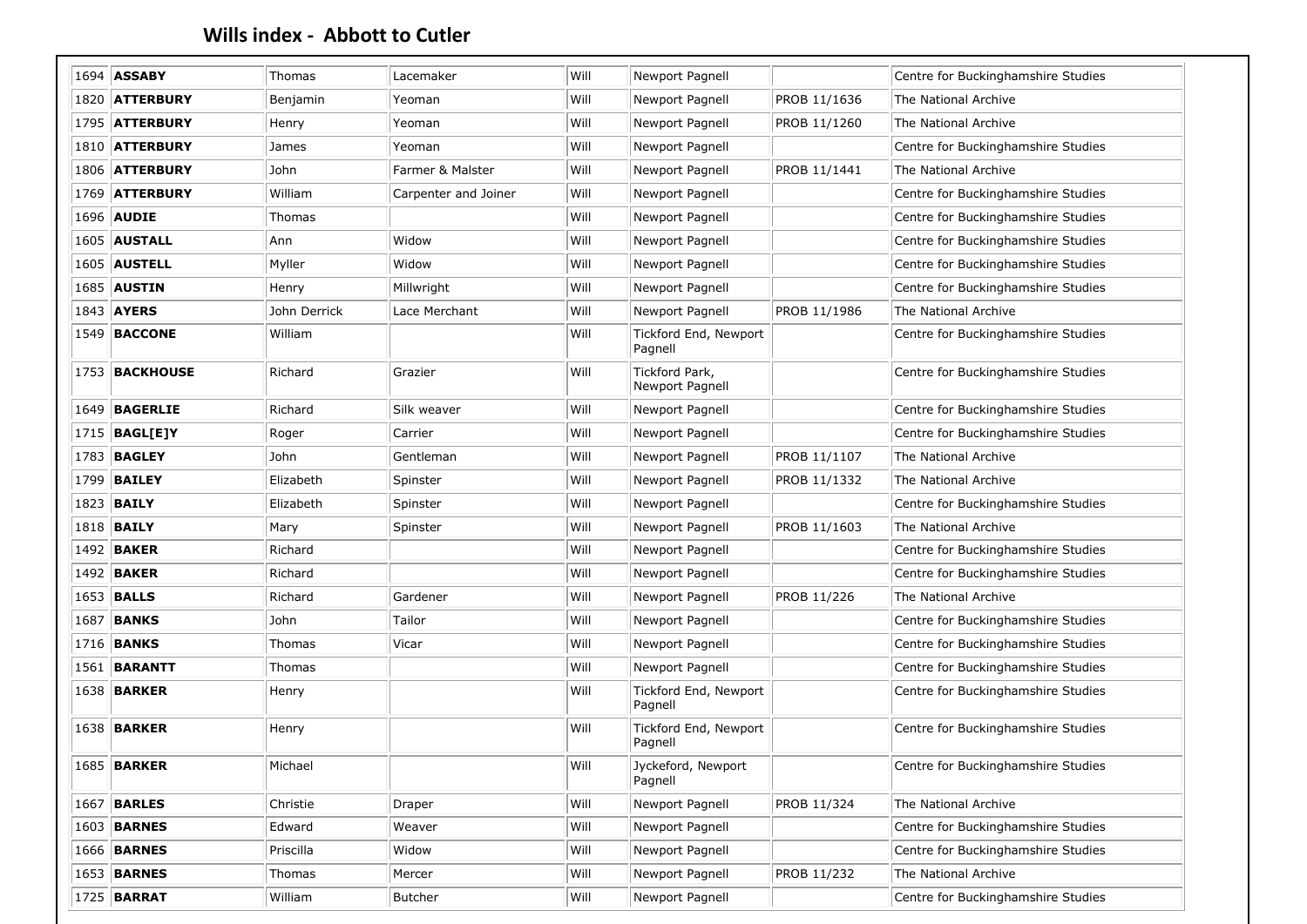|      | 1624 BARRICKE         | William     | Tanner                 | Will | Newport Pagnell              |              | Centre for Buckinghamshire Studies |
|------|-----------------------|-------------|------------------------|------|------------------------------|--------------|------------------------------------|
|      | 1834 BARRINGER        | Samuel      | Gentleman              | Will | Newport Pagnell              | PROB 11/1827 | The National Archive               |
|      | 1810   BARRINGER      | Thomas      | Laceman                | Will | Newport Pagnell              | PROB 11/1509 | The National Archive               |
|      | 1525   <b>BARTON</b>  | Alice       |                        | Will | Newport Pagnell              |              | Centre for Buckinghamshire Studies |
|      | <b>1661 BARTON</b>    | Richard     | Surgeon                | Will | Newport Pagnell              |              | Centre for Buckinghamshire Studies |
|      | 1769 <b>BARTON</b>    | Thomas      | Surgeon and Apothecary | Will | Newport Pagnell              |              | Centre for Buckinghamshire Studies |
|      | <b>1586 BARTON</b>    | William     |                        | Will | Tickford, Newport<br>Pagnell |              | Centre for Buckinghamshire Studies |
|      | <b>1602 BARTON</b>    | William     | Husbandman             | Will | Tickford, Newport<br>Pagnell |              | Centre for Buckinghamshire Studies |
| 1637 | <b>BARTON</b>         | William     | Joiner                 | Will | Newport Pagnell              |              | Centre for Buckinghamshire Studies |
|      | 1723   <b>BARWICK</b> | Bartholomew | <b>Butcher</b>         | Will | Newport Pagnell              |              | Centre for Buckinghamshire Studies |
|      | 1836 BARWICK          | Joseph      | Yeoman                 | Will | Newport Pagnell              | PROB 11/1862 | The National Archive               |
|      | 1742 <b>BASS</b>      | Joseph      |                        | Will | Newport Pagnell              |              | Centre for Buckinghamshire Studies |
| 1737 | <b>BATTISON</b>       | John        | <b>Butcher</b>         | Will | Newport Pagnell              |              | Centre for Buckinghamshire Studies |
|      | 1738 <b>BATTISON</b>  | Thomas      | Ironmonger             | Will | Newport Pagnell              |              | Centre for Buckinghamshire Studies |
|      | 1574 <b>BAYNES</b>    | William     |                        | Will | Newport Pagnell              |              | Centre for Buckinghamshire Studies |
|      | 1850 <b>BEATY</b>     | Charlotte   | Spinster               | Will | Newport Pagnell              | PROB 11/2117 | The National Archive               |
|      | 1749 BEATY            | Walter      | Laceman                | Will | Newport Pagnell              | PROB 11/775  | The National Archive               |
|      | 1791   <b>BEATY</b>   | Walter      | Lace Merchant          | Will | Newport Pagnell              | PROB 11/1205 | The National Archive               |
|      | 1801 BEATY            | Walter      | Lace Merchant          | Will | Newport Pagnell              | PROB 11/1366 | The National Archive               |
|      | 1672 BECKLIE          | James       | Innholder              | Will | Newport Pagnell              |              | Centre for Buckinghamshire Studies |
|      | 1690 BELL             | John        | Glazier                | Will | Newport Pagnell              |              | Centre for Buckinghamshire Studies |
|      | 1680   <b>BENNIT</b>  | John        | Widow                  | Will | Newport Pagnell              |              | Centre for Buckinghamshire Studies |
|      | 1770 BENSON           | Thomas      | Baker                  | Will | Newport Pagnell              |              | Centre for Buckinghamshire Studies |
|      | 1656 <b>BETT</b>      | John        | Tailor                 | Will | Newport Pagnell              | PROB 11/259  | The National Archive               |
|      | 1670 BETT             | Martha      | Spinster               | Will | Newport Pagnell              |              | Centre for Buckinghamshire Studies |
|      | 1671 BETT             | Thomas      | Gentleman              | Will | Newport Pagnell              |              | Centre for Buckinghamshire Studies |
|      | 1669 BEVINGTON        | Nicholas    |                        | Will | Newport Pagnell              |              | Centre for Buckinghamshire Studies |
|      | 1709 BLACKLOCK        | John        | Laceman                | Will | Newport Pagnell              | PROB 11/509  | The National Archive               |
|      | 1711   BLACKLOCK      | Nelson      | Lace Merchant          | Will | Newport Pagnell              | PROB 11/523  | The National Archive               |
|      | 1536 <b>BLAKYT</b>    | John        | Priest                 | Will | Newport Pagnell              |              | Centre for Buckinghamshire Studies |
|      | 1603 BLOND or Blonde  | Richard     | Yeoman                 | Will | Newport Pagnell              | PROB 11/101  | The National Archive               |
|      |                       |             |                        |      |                              |              |                                    |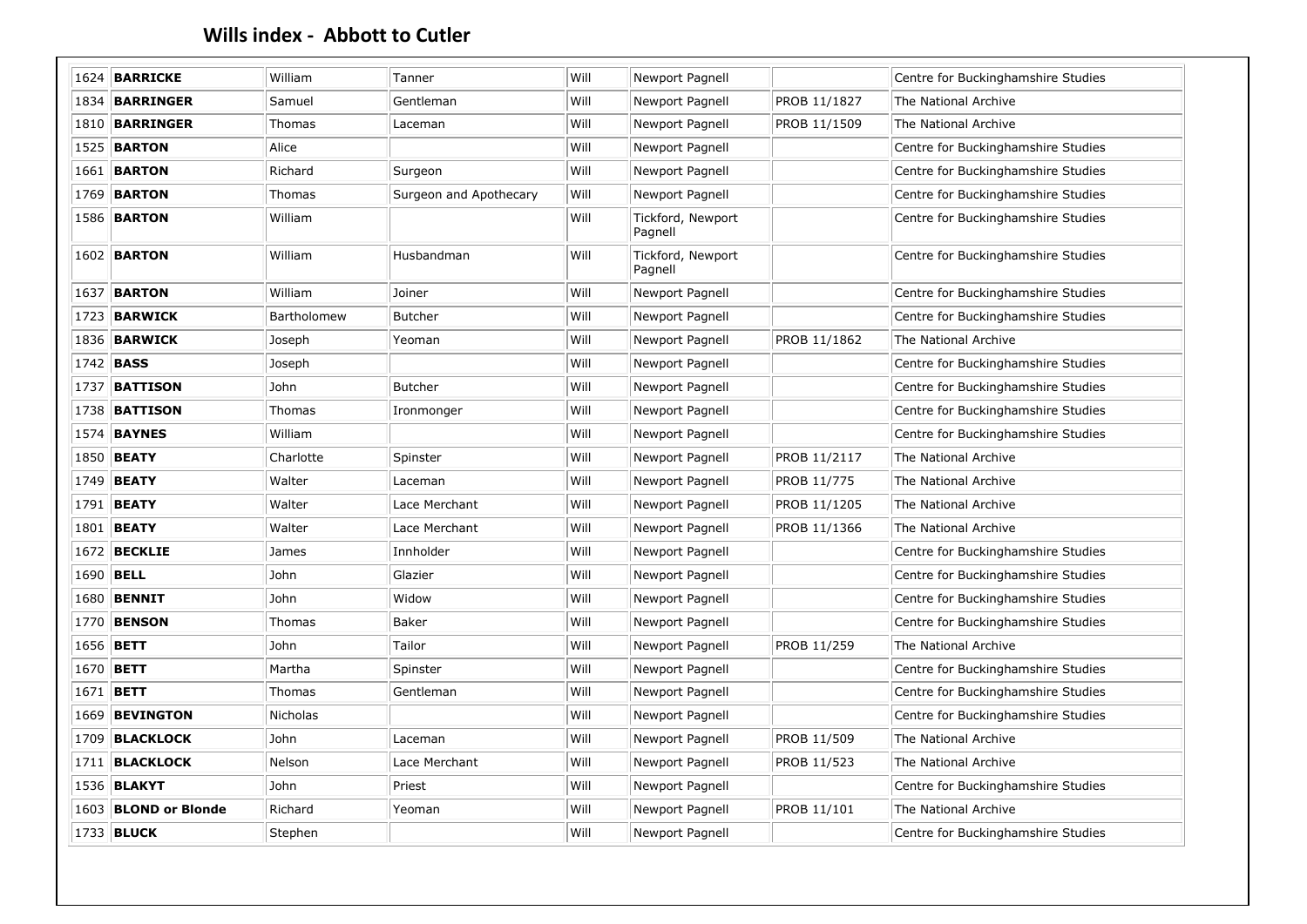|      | 1603 BLUDD or Bloud   | Richard     |                  |      | Sentence Newport Pagnell | PROB 11/101  | The National Archive               |
|------|-----------------------|-------------|------------------|------|--------------------------|--------------|------------------------------------|
| 1737 | <b>BLUNT</b>          | John        | Mason            | Will | Newport Pagnell          |              | Centre for Buckinghamshire Studies |
|      | 1838   <b>BOICE</b>   | Sarah       | Spinster         | Will | Newport Pagnell          |              | Centre for Buckinghamshire Studies |
|      | 1836   <b>BOICE</b>   | Thomas      | Servant          | Will | Newport Pagnell          |              | Centre for Buckinghamshire Studies |
|      | 1675 <b>BONAM</b>     | John        | Husbandman       | Will | Newport Pagnell          |              | Centre for Buckinghamshire Studies |
|      | 1615   <b>BOWERIE</b> | Thomas      | Labourer         | Will | Newport Pagnell          |              | Centre for Buckinghamshire Studies |
| 1750 | <b>BOWERY</b>         | Alice       | Widow            | Will | Newport Pagnell          |              | Centre for Buckinghamshire Studies |
|      | 1666   <b>BOWERY</b>  | John        | Labourer         | Will | Newport Pagnell          |              | Centre for Buckinghamshire Studies |
|      | 1741   <b>BOWERY</b>  | Thomas      | Apothecary       | Will | Newport Pagnell          |              | Centre for Buckinghamshire Studies |
|      | 1600   <b>BOWKER</b>  | Christopher |                  | Will | Newport Pagnell          |              | Centre for Buckinghamshire Studies |
|      | 1756 <b>BOWLES</b>    | Edward      | Gentleman        | Will | Newport Pagnell          | PROB 11/821  | The National Archive               |
|      | 1661   <b>BOWYER</b>  | Elizabeth   | Widow            | Will | Newport Pagnell          |              | Centre for Buckinghamshire Studies |
|      | 1695 BOYES            | Emme        | Widow            | Will | Newport Pagnell          |              | Centre for Buckinghamshire Studies |
| 1839 | <b>BRADLEY</b>        | Samuel      | Victualler       | Will | Newport Pagnell          |              | Centre for Buckinghamshire Studies |
|      | 1773 BRICE            | William     | Maltster         | Will | Newport Pagnell          |              | Centre for Buckinghamshire Studies |
| 1637 | <b>BRICKET</b>        | John        | Ironmonger       | Will | Newport Pagnell          |              | Centre for Buckinghamshire Studies |
|      | 1719   <b>BRIMLEY</b> | Thomas      |                  | Will | Newport Pagnell          |              | Centre for Buckinghamshire Studies |
|      | $1742$ BRITTAIN       | Richard     | Watch maker      | Will | Newport Pagnell          |              | Centre for Buckinghamshire Studies |
|      | 1698 <b>BRITTAN</b>   | Francis     | Innholder        | Will | Newport Pagnell          |              | Centre for Buckinghamshire Studies |
|      | 1695 <b>BRITTAN</b>   | James       | Lace Merchant    | Will | Newport Pagnell          | PROB 11/425  | The National Archive               |
|      | 1733   <b>BRITTAN</b> | Robert      | Laceman          | Will | Newport Pagnell          | PROB 11/660  | The National Archive               |
|      | 1711 BRITTANIE        | Anne        | Widow            | Will | Newport Pagnell          | PROB 11/523  | The National Archive               |
|      | 1853 <b>BROOKS</b>    | Joseph      |                  | Will | Newport Pagnell          | PROB 11/2173 | The National Archive               |
| 1774 | <b>BROWN</b>          | John        |                  | Will | Newport Pagnell          |              | Centre for Buckinghamshire Studies |
|      | 1858 <b>BROWN</b>     | Mary Ann    | Widow            | Will | Newport Pagnell          | PROB 11/2263 | The National Archive               |
|      | 1722   <b>BROWNE</b>  | Charles     | Doctor of Physic | Will | Newport Pagnell          | PROB 11/584  | The National Archive               |
|      | <b>1608 BROWNE</b>    | Elizabeth   | Widow            | Will | Newport Pagnell          |              | Centre for Buckinghamshire Studies |
|      | 1723   <b>BROWNE</b>  | Henry       | Yeoman           | Will | Newport Pagnell          |              | Centre for Buckinghamshire Studies |
| 1554 | <b>BRYAN</b>          | Mathew      |                  | Will | Newport Pagnell          |              | Centre for Buckinghamshire Studies |
|      | 1664   <b>BRYERLY</b> | Daniel      | Mat maker        | Will | Newport Pagnell          |              | Centre for Buckinghamshire Studies |
|      | 1660   <b>BRYERS</b>  | John        |                  | Will | Newport Pagnell          |              | Centre for Buckinghamshire Studies |
|      | 1528 <b>BRYNE</b>     | Robert      |                  | Will | Newport Pagnell          |              | Centre for Buckinghamshire Studies |
|      | 1725 <b>BUCK</b>      | Hannah      | Widow            | Will | Newport Pagnell          |              | Centre for Buckinghamshire Studies |
|      | 1727 <b>BUCK</b>      | Mathew      | Baker            | Will | Newport Pagnell          |              | Centre for Buckinghamshire Studies |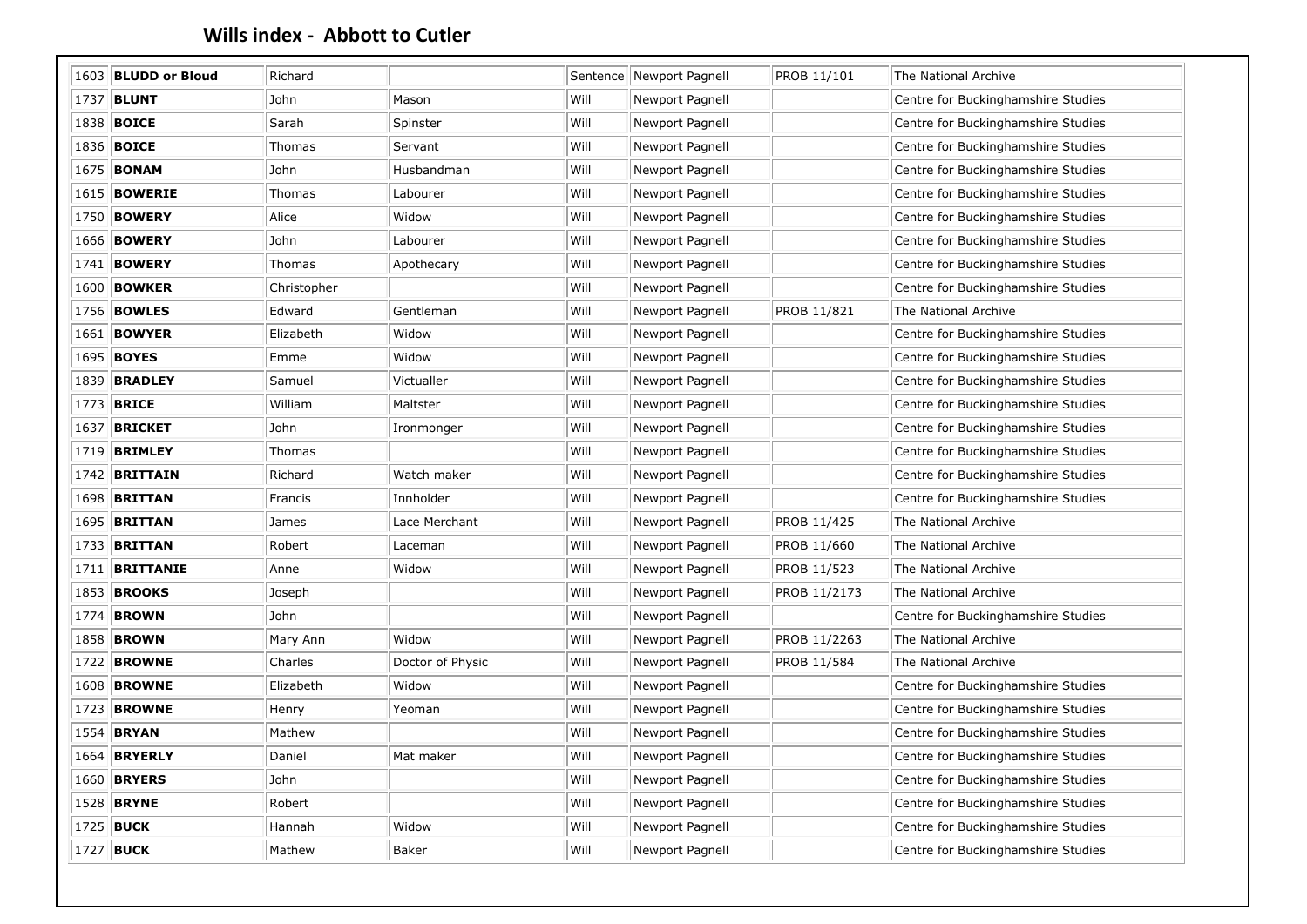| 1705 BUCK             | William         | Baker                                         | Will | Newport Pagnell                  |              | Centre for Buckinghamshire Studies |
|-----------------------|-----------------|-----------------------------------------------|------|----------------------------------|--------------|------------------------------------|
| 1829 <b>BUCKBY</b>    | John            | Yeoman                                        | Will | Newport Pagnell                  | PROB 11/1755 | The National Archive               |
| 1845 <b>BUCKBY</b>    | Samuel          | Yeoman                                        | Will | Newport Pagnell                  | PROB 11/2013 | The National Archive               |
| 1815 <b>BULL</b>      | William         | Reverend, Minister of the<br>Gospel of Christ | Will | Newport Pagnell                  | PROB 11/1564 | The National Archive               |
| 1558 <b>BURDEN</b>    | Richard         |                                               | Will | Newport Pagnell                  |              | Centre for Buckinghamshire Studies |
| 1589 BURDEN           | Robert          | Fletcher                                      | Will | Newport Pagnell                  |              | Centre for Buckinghamshire Studies |
| 1525 BURDEWES         | Nicholas        |                                               | Will | Newport Pagnell                  |              | Centre for Buckinghamshire Studies |
| 1648   <b>BURFORD</b> | Richard         | Maltster                                      | Will | Newport Pagnell                  |              | Centre for Buckinghamshire Studies |
| 1760 <b>BURGES</b>    | John            | Sadler                                        | Will | Newport Pagnell                  | PROB 11/854  | The National Archive               |
| 1522 <b>BURGES</b>    | <b>Nicholas</b> |                                               | Will | Newport Pagnell                  |              | Centre for Buckinghamshire Studies |
| 1682 <b>BURGIS</b>    | John            | Lacebuyer                                     | Will | Newport Pagnell                  |              | Centre for Buckinghamshire Studies |
| 1794 <b>BURNHAM</b>   | Ann             | Widow                                         | Will | Newport Pagnell                  |              | Centre for Buckinghamshire Studies |
| 1763 <b>BURNHAM</b>   | John            | Victualler                                    | Will | Newport Pagnell                  | PROB 11/894  | The National Archive               |
| 1770   <b>BURNHAM</b> | John            | Yeoman                                        | Will | Newport Pagnell                  | PROB 11/956  | The National Archive               |
| 1806   <b>BURNHAM</b> | John            | Victualler                                    | Will | Newport Pagnell                  | PROB 11/1441 | The National Archive               |
| 1815 <b>BURNHAM</b>   | John            | Gentleman                                     | Will | Newport Pagnell                  | PROB 11/1569 | The National Archive               |
| 1808 <b>BURR</b>      | Ann             | Spinster                                      | Will | <b>Newport Pagnell</b>           | PROB 11/1477 | The National Archive               |
| 1753 <b>BURTON</b>    | Elizabeth       | Widow                                         | Will | Newport Pagnell                  |              | Centre for Buckinghamshire Studies |
| 1763 <b>BURTON</b>    | Elizabeth       | Spinster                                      | Will | Newport Pagnell                  |              | Centre for Buckinghamshire Studies |
| <b>1690 BUTCHER</b>   | Henry           | Tanner                                        | Will | Newport Pagnell                  |              | Centre for Buckinghamshire Studies |
| 1690 BUTCHER          | Henry           | Tanner                                        | Will | Newport Pagnell                  |              | Centre for Buckinghamshire Studies |
| 1850 BUTTERFIELD      | Mary            | Spinster                                      | Will | Newport Pagnell                  |              | Centre for Buckinghamshire Studies |
| 1548 CADLER           | John            |                                               | Will | Newport Pagnell                  |              | Centre for Buckinghamshire Studies |
| 1597   <b>CALVERT</b> | John            |                                               | Will | Newport Pagnell                  |              | Centre for Buckinghamshire Studies |
| 1597   <b>CALVERT</b> | John            | Shoemaker                                     | Will | Newport Pagnell                  |              | Centre for Buckinghamshire Studies |
| 1538 CAMPYLZON        | Maud            |                                               | Will | Newport Pagnell                  |              | Centre for Buckinghamshire Studies |
| <b>1589 CANDLER</b>   | Henry           | Husbandman                                    | Will | Tickford, Newport<br>Pagnell     |              | Centre for Buckinghamshire Studies |
| 1593 CANDLER          | Thomas          | Husbandman                                    | Will | Tickford, Newport<br>Pagnell     |              | Centre for Buckinghamshire Studies |
| 1638 CANDLOR          | Henry           |                                               | Will | Tickford End, Newport<br>Pagnell |              | Centre for Buckinghamshire Studies |
| 1638 CANDLOR          | Henry           |                                               | Will | Tickford End, Newport<br>Pagnell |              | Centre for Buckinghamshire Studies |
| 1844 CAPON            | Martha          | Widow                                         | Will | Newport Pagnell                  | PROB 11/1994 | The National Archive               |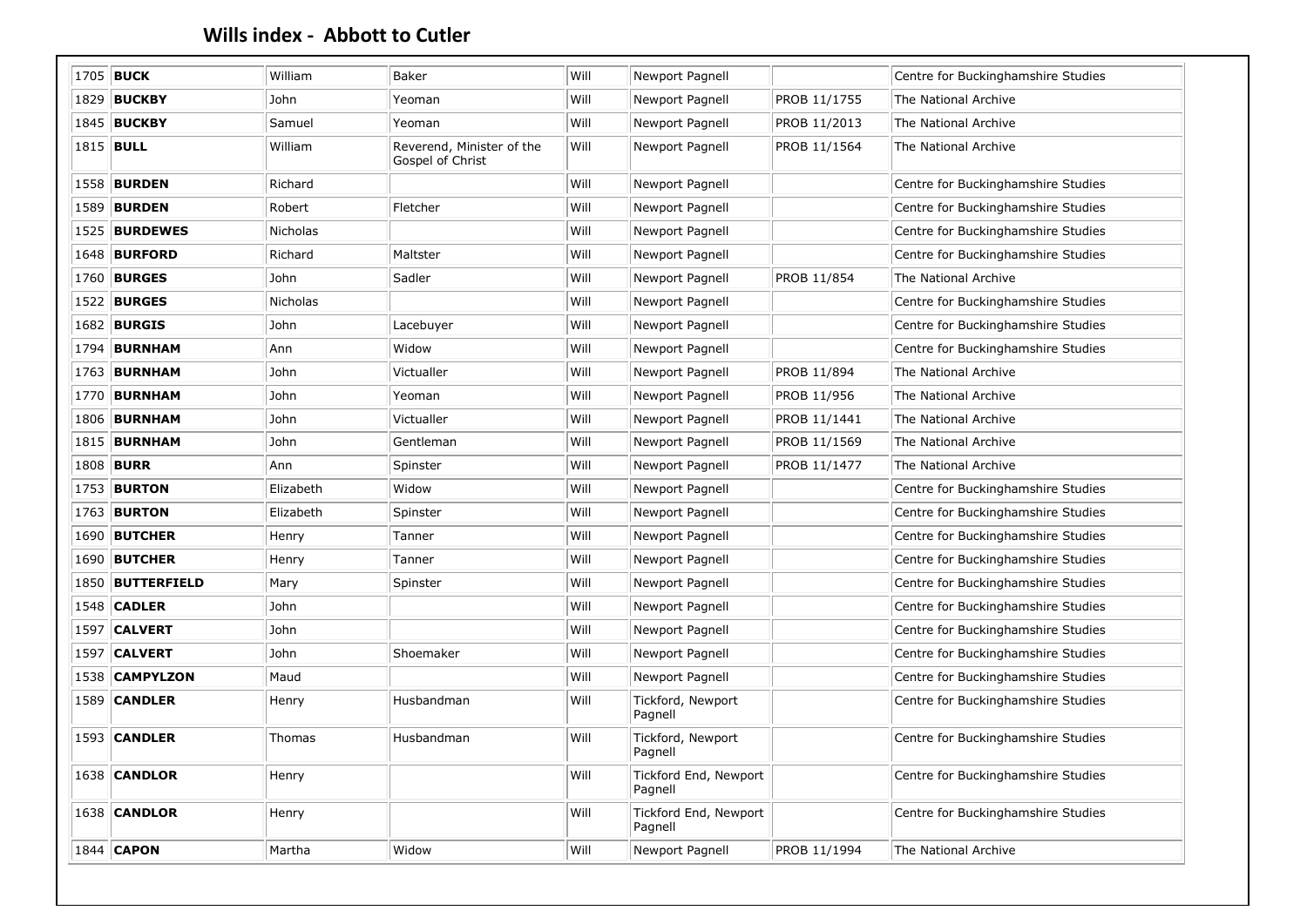|      | 1727 CARLILE              | Samuel                 | Gentleman      | Will | Newport Pagnell                                           | PROB 11/615  | The National Archive               |
|------|---------------------------|------------------------|----------------|------|-----------------------------------------------------------|--------------|------------------------------------|
|      | 1659 CARPENTER            | Anthony or<br>Anthonie | Gentleman      | Will | Newport Pagnell                                           | PROB 11/286  | The National Archive               |
|      | 1723 CARPENTER            | Charles                | Gentleman      | Will | Newport Pagnell                                           |              | Centre for Buckinghamshire Studies |
| 1624 | <b>CARPENTER</b>          | William                | Gentleman      | Will | Newport Pagnell                                           | PROB 11/144  | The National Archive               |
|      | <b>1682 CARTER</b>        | John                   | Innkeeper      | Will | Newport Pagnell                                           |              | Centre for Buckinghamshire Studies |
|      | 1839 CARTER               | Timothy                | Labourer       | Will | Newport Pagnell                                           |              | Centre for Buckinghamshire Studies |
| 1637 | <b>CHAMBERLAINE</b>       | Henry                  |                | Will | Newport Pagnell                                           |              | Centre for Buckinghamshire Studies |
|      | 1689 CHAMBERS             | Thomas                 | Innholder      | Will | Newport Pagnell                                           | PROB 11/397  | The National Archive               |
|      | 1642 CHANDLER             | Elizabeth              |                | Will | Newport Pagnell                                           |              | Centre for Buckinghamshire Studies |
|      | 1740   <b>CHAPMAN</b>     | Anthony                | Gentleman      | Will | Newport Pagnell                                           | PROB 11/703  | The National Archive               |
|      | 1732 CHAPMAN              | Elizabeth              | Spinster       | Will | Newport Pagnell                                           |              | Centre for Buckinghamshire Studies |
|      | 1697 CHAPMAN              | George                 | Gentleman      | Will | Newport Pagnell                                           | PROB 11/438  | The National Archive               |
|      | 1650 CHAPMAN              | <b>John</b>            | Yeoman         | Will | Newport Pagnell                                           | PROB 11/211  | The National Archive               |
|      | 1658 <b>CHAPMAN</b>       | Josias                 | Yeoman         | Will | Newport Pagnell                                           | PROB 11/274  | The National Archive               |
|      | <b>1650 CHAPMAN</b>       | Mary                   | Spinster       | Will | Newport Pagnell                                           | PROB 11/212  | The National Archive               |
|      | 1735 CHAPMAN              | Mary                   |                | Will | Newport Pagnell                                           |              | Centre for Buckinghamshire Studies |
|      | <b>1832 CHAPMAN</b>       | Mary                   | Widow          | Will | Newport Pagnell                                           |              | Centre for Buckinghamshire Studies |
|      | 1703 CHAPMAN              | Robert                 |                | Will | Newport Pagnell                                           | PROB 11/468  | The National Archive               |
|      | 1821 CHAPMAN              | William                | Victualler     | Will | <b>Aspley Guise</b><br>(afterwards of<br>Newport Pagnell) |              | Centre for Buckinghamshire Studies |
|      | 1843 CHAPMAN              | William Henry          | Draper         | Will | Newport Pagnell                                           | PROB 11/1989 | The National Archive               |
|      | <b>1551   CHARTER</b>     | Nicholas               |                | Will | Tickford, Newport<br>Pagnell                              |              | Centre for Buckinghamshire Studies |
|      | 1712   <b>CHEVALL</b>     | Roger                  | Gentleman      | Will | Newport Pagnell                                           |              | Centre for Buckinghamshire Studies |
|      | 1856 CHEW                 | Joseph                 | Farmer         | Will | Newport Pagnell                                           | PROB 11/2237 | The National Archive               |
|      | 1720 CHIBNALL             | Edward                 | Lacemaker      | Will | Newport Pagnell                                           |              | Centre for Buckinghamshire Studies |
|      | 1772 CHIBNALL             | John                   | Lace Dealer    | Will | Newport Pagnell                                           | PROB 11/977  | The National Archive               |
|      | 1829 CHIBNALL             | John                   | Gentleman      | Will | Newport Pagnell                                           | PROB 11/1763 | The National Archive               |
|      | 1783   CHIBNALL           | Robert                 | Lacebuyer      | Will | Newport Pagnell                                           | PROB 11/1105 | The National Archive               |
|      | 1789 CHIBNALL             | Sarah                  | Widow          | Will | Newport Pagnell                                           | PROB 11/1179 | The National Archive               |
|      | 1742 CHIBNALL             | William                | Woollen Draper | Will | Newport Pagnell                                           | PROB 11/716  | The National Archive               |
|      | 1719 CHIBNALL or Chybnall | Nicholas               |                | Will | Newport Pagnell                                           | PROB 11/571  | The National Archive               |
|      | 1730 CHOWNE               | John                   | Draper         | Will | Newport Pagnell                                           |              | Centre for Buckinghamshire Studies |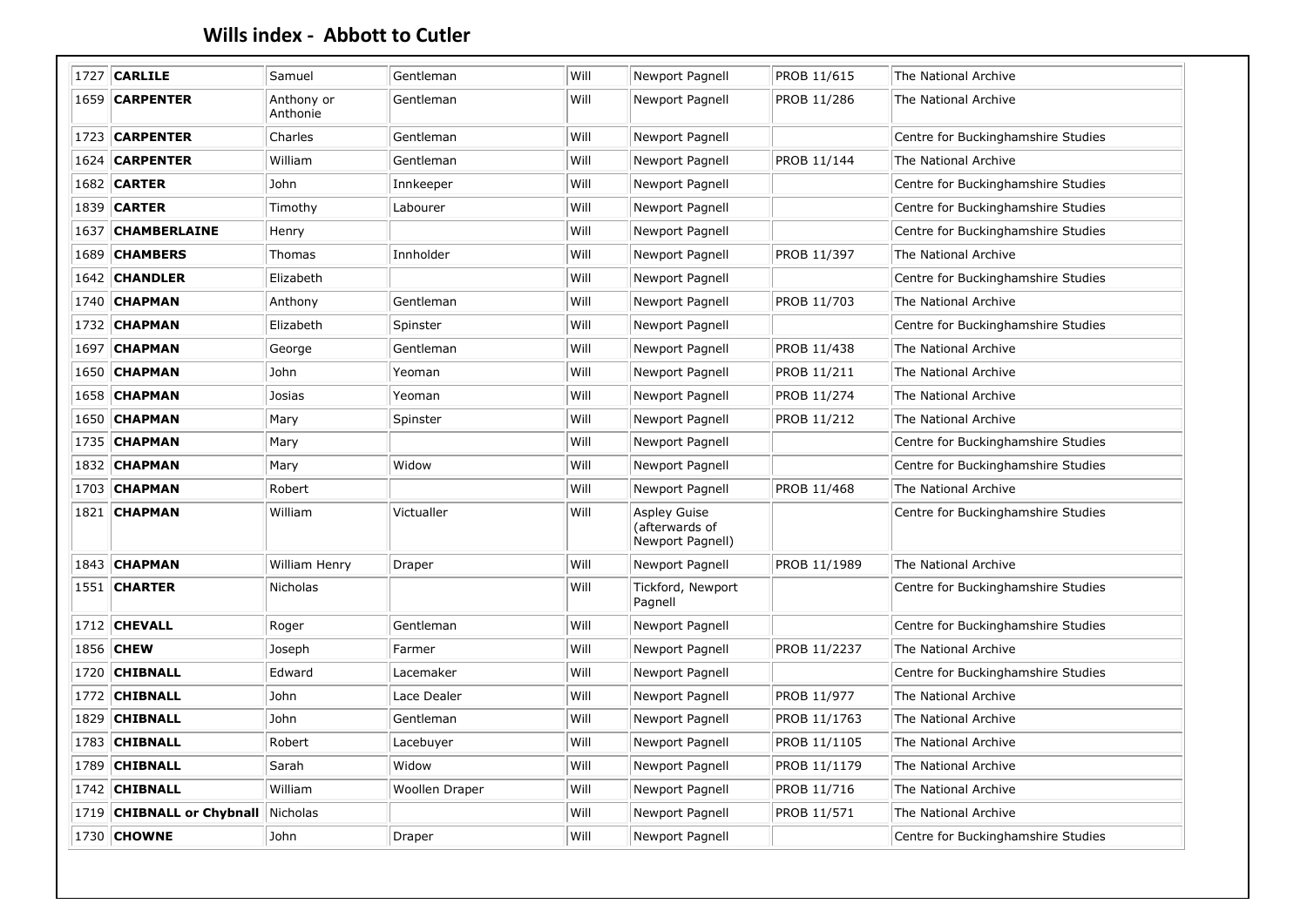| 1749 | <b>CHRICHTON or</b><br><b>Chrichston</b> | John      | Lace Merchant        | Will | Newport Pagnell                  | PROB 11/768  | The National Archive               |
|------|------------------------------------------|-----------|----------------------|------|----------------------------------|--------------|------------------------------------|
|      | 1713   <b>CHRISTE</b>                    | Anne      | Widow                | Will | Newport Pagnell                  | PROB 11/536  | The National Archive               |
|      | 1703 CHRISTIE                            | Samuel    |                      | Will | Newport Pagnell                  | PROB 11/473  | The National Archive               |
|      | 1767 CHURCH                              | John      | Laceman              | Will | Newport Pagnell                  | PROB 11/929  | The National Archive               |
|      | 1753 CLARK                               | John      | Apothecary           | Will | Newport Pagnell                  |              | Centre for Buckinghamshire Studies |
|      | 1766 CLARK                               | John      | Victualler           | Will | Newport Pagnell                  |              | Centre for Buckinghamshire Studies |
|      | 1762 CLARK                               | Samuel    | Labourer             | Will | Newport Pagnell                  |              | Centre for Buckinghamshire Studies |
|      | <b>1657 CLARKE</b>                       | John      | Cooper               | Will | Newport Pagnell                  | PROB 11/269  | The National Archive               |
|      | 1849 CLARKE                              | Joseph    | Yeoman               | Will | Newport Pagnell                  | PROB 11/2094 | The National Archive               |
|      | 1510 CLARKE                              | Thomas    |                      | Will | Newport Pagnell                  | PROB 11/16   | The National Archive               |
|      | 1827   <b>CLARKE</b>                     | William   | Gentleman            | Will | Newport Pagnell                  | PROB 11/1732 | The National Archive               |
|      | 1833 CLARKSON                            | Thomas    | Lace Merchant        | Will | Newport Pagnell                  | PROB 11/1819 | The National Archive               |
|      | 1797 CLAYTON                             | Mary      | Spinster             | Will | Newport Pagnell                  | PROB 11/1288 | The National Archive               |
|      | 1813 CLAYTON                             | William   | Yeoman               | Will | Caldecott, Newport<br>Pagnell    |              | Centre for Buckinghamshire Studies |
|      | 1793   CLEAVER                           | Susanna   | Widow                | Will | Newport Pagnell                  | PROB 11/1236 | The National Archive               |
|      | 1597   CLEMENTS                          | John      |                      | Will | Newport Pagnell                  |              | Centre for Buckinghamshire Studies |
|      | 1597 CLEMENTS                            | John      | Shoemaker            | Will | Newport Pagnell                  |              | Centre for Buckinghamshire Studies |
|      | 1715   <b>CLENDON</b>                    | Hannah    | Widow                | Will | Newport Pagnell                  | PROB 11/547  | The National Archive               |
|      | 1715 CLENDON                             | William   | Barber               | Will | Newport Pagnell                  |              | Centre for Buckinghamshire Studies |
| 1740 | <b>CLIFT</b>                             | Thomas    | Victualler           | Will | Newport Pagnell                  |              | Centre for Buckinghamshire Studies |
|      | 1644   <b>COALES</b>                     | John      |                      | Will | Newport Pagnell                  |              | Centre for Buckinghamshire Studies |
|      | 1855 COALES                              | William   | Clock and Watchmaker | Will | Newport Pagnell                  |              | Centre for Buckinghamshire Studies |
| 1640 | <b>COCKIN</b>                            | George    |                      | Will | Newport Pagnell                  |              | Centre for Buckinghamshire Studies |
| 1576 | <b>COCKIN</b>                            | John      |                      | Will | Newport Pagnell                  |              | Centre for Buckinghamshire Studies |
| 1663 | <b>COCKIN</b>                            | John      |                      | Will | Newport Pagnell                  |              | Centre for Buckinghamshire Studies |
| 1544 | <b>COCKS</b>                             | John      |                      | Will | Newport Pagnell                  |              | Centre for Buckinghamshire Studies |
| 1776 | <b>COLE</b>                              | Ann       | Spinster             | Will | Newport Pagnell                  |              | Centre for Buckinghamshire Studies |
| 1547 | <b>COLE</b>                              | Richard   |                      | Will | Tickford End, Newport<br>Pagnell |              | Centre for Buckinghamshire Studies |
| 1848 | <b>COLES</b>                             | Ann       | Widow                | Will | Newport Pagnell                  | PROB 11/2084 | The National Archive               |
| 1667 | <b>COLES</b>                             | Elizabeth | Widow                | Will | Newport Pagnell                  |              | Centre for Buckinghamshire Studies |
| 1675 | <b>COLES</b>                             | John      | Shepherd             | Will | Newport Pagnell                  |              | Centre for Buckinghamshire Studies |
|      | 1841 COLES                               | John      | Maltster             | Will | Newport Pagnell                  | PROB 11/1949 | The National Archive               |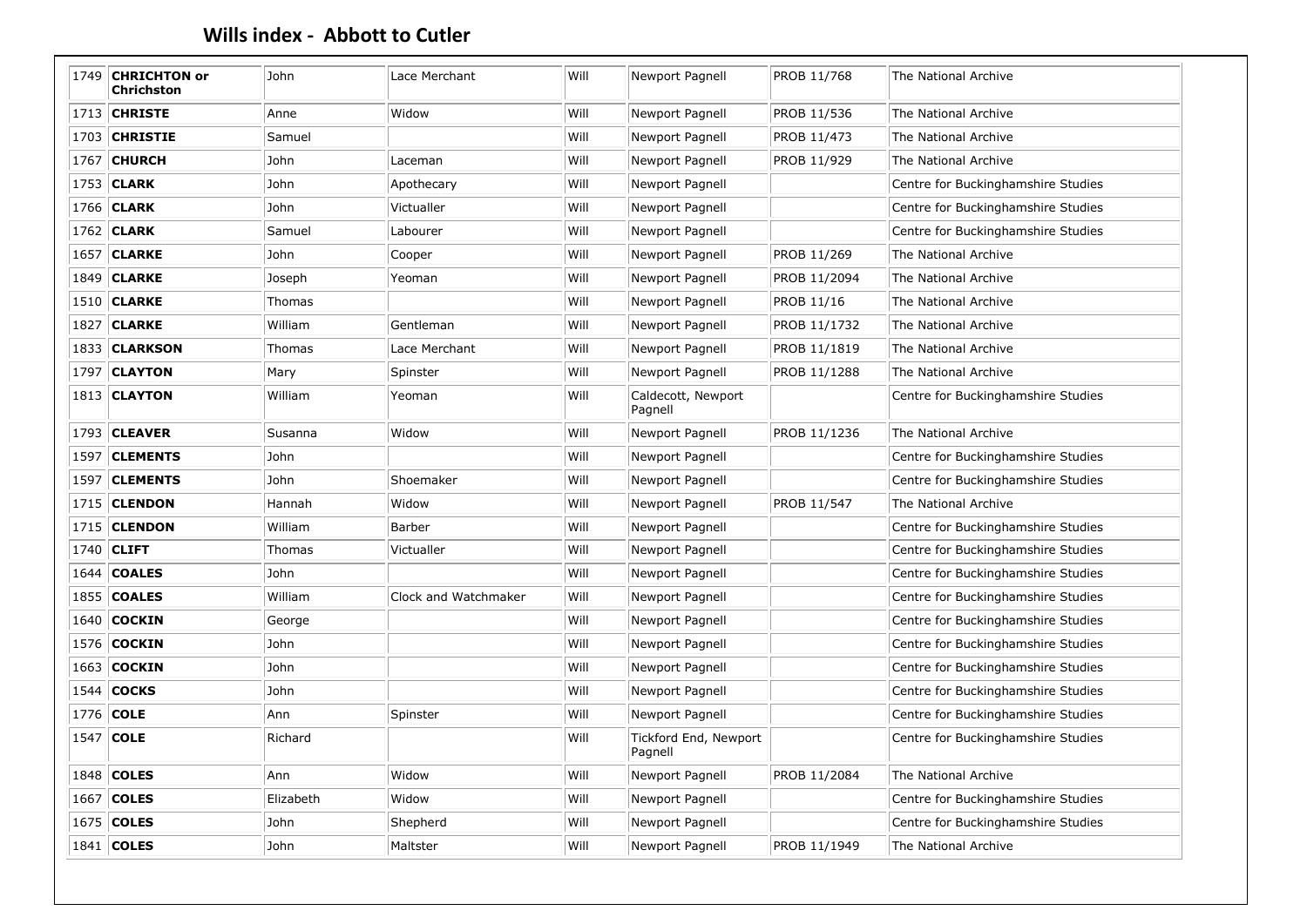|      | 1707 COLES                    | Samuel   | Shepherd and Dairyman | Will | Tickford End, Newport<br>Pagnell   |                   | Centre for Buckinghamshire Studies |
|------|-------------------------------|----------|-----------------------|------|------------------------------------|-------------------|------------------------------------|
|      | 1673 COLLINS                  | Joseph   | Gardener              | Will | Newport Pagnell                    | PROB 11/341       | The National Archive               |
|      | 1803 COLLISON or<br>Collinson | Robert   | Surgeon               | Will | Newport Pagnell                    | PROB 11/1395      | The National Archive               |
|      | 1604 COLTS                    | John     |                       | Will | Newport Pagnell                    |                   | Centre for Buckinghamshire Studies |
|      | 1605 COMENDALE                | Alice    | Widow                 | Will | Newport Pagnell                    |                   | Centre for Buckinghamshire Studies |
|      | 1658 COMMANDELL               | Henry    | Grocer                | Will | Newport Pagnell                    | PROB 11/281       | The National Archive               |
| 1844 | <b>CONEY</b>                  | Martha   | Spinster              | Will | Newport Pagnell                    | PROB 11/1996      | The National Archive               |
|      | 1742 CONEY                    | Mary     | Widow                 | Will | Newport Pagnell                    |                   | Centre for Buckinghamshire Studies |
|      | 1640 CONEY                    | Richard  | Gentleman             | Will | Newport Pagnell                    |                   | Centre for Buckinghamshire Studies |
| 1650 | <b>CONNEY</b>                 | John     | Gentleman             | Will | Newport Pagnell                    | PROB 11/214       | The National Archive               |
| 1644 | <b>CONNEY</b>                 | Mauncell | Gentleman             | Will | Newport Pagnell                    | PROB 11/192       | The National Archive               |
|      | 1650 CONNY                    | John     | Gentleman             | Will | Newport Pagnell                    | PROB 11/211       | The National Archive               |
|      | 1639 CONNY                    | Mary     | Widow                 | Will | Newport Pagnell                    |                   | Centre for Buckinghamshire Studies |
|      | 1644   <b>CONNY</b>           | Mathias  | Gentleman             | Will | Newport Pagnell                    | PROB 11/192       | The National Archive               |
|      | 1636 CONNY                    | Matthew  |                       | Will | Newport Pagnell                    | PROB 11/170       | The National Archive               |
|      | 1640 CONNY                    | Richard  | Gentleman             | Will | Newport Pagnell                    | PROB 11/183       | The National Archive               |
|      | 1632 CONNY or Coney           | Mathew   | Gentleman             | Will | Newport Pagnell                    | PROB 11/161       | The National Archive               |
|      | 1603 CONNYE                   | Alice    | Widow                 | Will | Newport Pagnell                    |                   | Centre for Buckinghamshire Studies |
|      | 1832 CONQUEST                 | Joseph   | Yeoman                | Will | Newport Pagnell                    |                   | Centre for Buckinghamshire Studies |
|      | 1590 CONYE                    | John     | Draper                | Will | Newport Pagnell                    | <b>PROB 11/75</b> | The National Archive               |
| 1689 | <b>COOKE</b>                  | John     | Clerk                 | Will | Newport Pagnell                    |                   | Centre for Buckinghamshire Studies |
|      | 1571   <b>COOKE</b>           | Thomas   |                       | Will | Newport Pagnell                    |                   | Centre for Buckinghamshire Studies |
|      | 1661   <b>COOLES</b>          | Edmund   | Yeoman                | Will | Newport Pagnell                    |                   | Centre for Buckinghamshire Studies |
|      | 1738 COOLEY                   | Ann      | Lacemaker             | Will | Newport Pagnell                    |                   | Centre for Buckinghamshire Studies |
|      | 1703 COOPER                   | Edward   | Grocer                | Will | Newport Pagnell                    |                   | Centre for Buckinghamshire Studies |
|      | 1618 COOPER                   | John     |                       | Will | Newport Pagnell                    |                   | Centre for Buckinghamshire Studies |
|      | 1846 COOPER                   | John     | Yeoman                | Will | of Kickles near<br>Newport Pagnell | PROB 11/2034      | The National Archive               |
|      | 1636 COOPER                   | Robert   |                       | Will | Newport Pagnell                    |                   | Centre for Buckinghamshire Studies |
|      | 1754 COOPER                   | Thomas   |                       | Will | Newport Pagnell                    | PROB 11/806       | The National Archive               |
|      | 1521 <b>COOST</b>             | Thomas   |                       | Will | Newport Pagnell                    |                   | Centre for Buckinghamshire Studies |
|      | 1581 CORDELL                  | Margaret | Widow                 | Will | Tickford, Newport<br>Pagnell       |                   | Centre for Buckinghamshire Studies |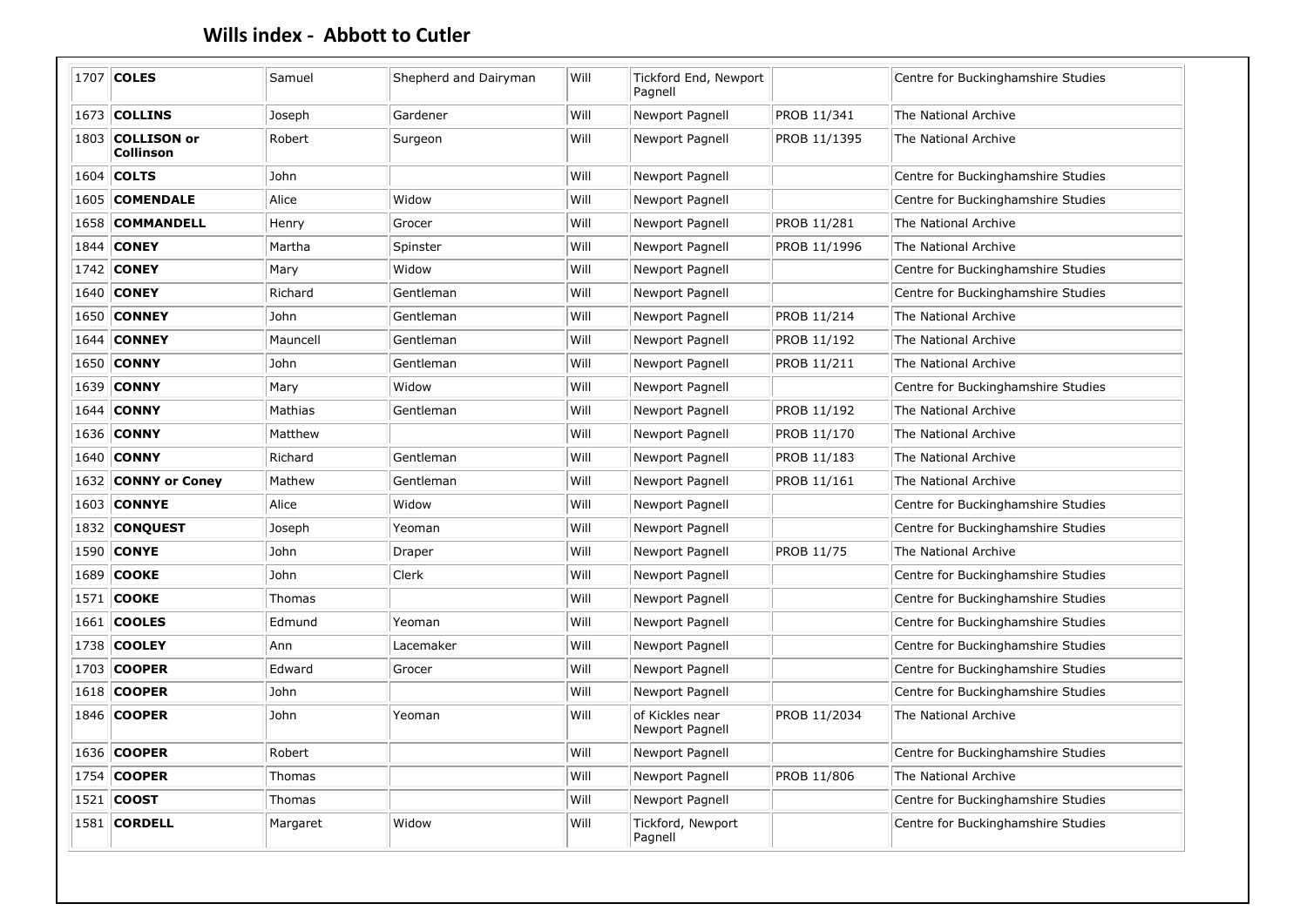|      | 1627   <b>COUELEY</b> | Richard                  |                        | Will | Newport Pagnell                  |              | Centre for Buckinghamshire Studies |
|------|-----------------------|--------------------------|------------------------|------|----------------------------------|--------------|------------------------------------|
|      | 1627 COULEY           | Richard                  |                        | Will | Newport Pagnell                  |              | Centre for Buckinghamshire Studies |
|      | 1739 COURSE           | Ann                      | Widow                  | Will | Newport Pagnell                  |              | Centre for Buckinghamshire Studies |
|      | 1721   <b>COURSE</b>  | Bartholomew              | Cutter                 | Will | Newport Pagnell                  |              | Centre for Buckinghamshire Studies |
|      | 1738 COURSE           | John                     | Butcher                | Will | Newport Pagnell                  |              | Centre for Buckinghamshire Studies |
| 1722 | <b>COWLEY</b>         | Catharina                |                        | Will | Newport Pagnell                  | PROB 11/587  | The National Archive               |
|      | 1685 COWLEY           | James                    | <b>Tallow Chandler</b> | Will | Newport Pagnell                  |              | Centre for Buckinghamshire Studies |
|      | 1642 COWLEY           | Joane                    |                        | Will | Newport Pagnell                  |              | Centre for Buckinghamshire Studies |
|      | 1667   <b>COWLEY</b>  | Matthias                 | Bookbinder             | Will | Newport Pagnell                  |              | Centre for Buckinghamshire Studies |
|      | <b>1658 COWLEY</b>    | Reynoools or<br>Reynolds | Yeoman                 | Will | Newport Pagnell                  | PROB 11/277  | The National Archive               |
|      | 1653 COWLEY           | Richard                  | <b>Butcher</b>         | Will | Newport Pagnell                  | PROB 11/231  | The National Archive               |
|      | 1689 COWLEY           | William                  | <b>Butcher</b>         | Will | Newport Pagnell                  |              | Centre for Buckinghamshire Studies |
|      | 1779 COWLEY           | William                  |                        | Will | Newport Pagnell                  |              | Centre for Buckinghamshire Studies |
|      | 1559 COWP             | William                  |                        | Will | Newport Pagnell                  |              | Centre for Buckinghamshire Studies |
|      | 1588 COWPER           | John                     |                        | Will | The Green, Newport<br>Pagnell    |              | Centre for Buckinghamshire Studies |
|      | 1618 COWPER           | John                     | Husbandman             | Will | Tickford, Newport<br>Pagnell     |              | Centre for Buckinghamshire Studies |
|      | 1637 COWPER           | Matthew                  |                        | Will | Tickford, Newport<br>Pagnell     |              | Centre for Buckinghamshire Studies |
|      | 1793 COX              | Elizabeth                | Spinster               | Will | Newport Pagnell                  | PROB 11/1232 | The National Archive               |
| 1777 | <b>COX</b>            | Henry                    | Lacebuyer              | Will | Newport Pagnell                  | PROB 11/1032 | The National Archive               |
|      | 1828 COX              | John                     | Victualler             | Will | Newport Pagnell                  |              | Centre for Buckinghamshire Studies |
|      | 1838 COX              | John                     | Tailor                 | Will | Newport Pagnell                  |              | Centre for Buckinghamshire Studies |
|      | 1800 COX              | Prudence                 | Spinster               | Will | Newport Pagnell                  |              | Centre for Buckinghamshire Studies |
|      | 1839 <b>CRANN</b>     | Henry                    | Grocer                 | Will | Newport Pagnell                  |              | Centre for Buckinghamshire Studies |
|      | 1841 <b>CRANN</b>     | Sarah                    | Spinster               | Will | Newport Pagnell                  | PROB 11/1951 | The National Archive               |
| 1640 | <b>CRAWLEY</b>        | Matthew                  |                        | Will | Tickford End, Newport<br>Pagnell |              | Centre for Buckinghamshire Studies |
|      | <b>1610 CRAWLEY</b>   | William                  | Yeoman                 | Will | Newport Pagnell                  | PROB 11/116  | The National Archive               |
|      | 1742 CRICHTON         | Anna                     | Widow                  | Will | Newport Pagnell                  | PROB 11/720  | The National Archive               |
|      | 1733 CRICHTON         | Charles                  | Lace Merchant          | Will | Newport Pagnell                  | PROB 11/660  | The National Archive               |
|      | 1722 CRICHTON         | James                    | Draper                 | Will | Newport Pagnell                  | PROB 11/585  | The National Archive               |
| 1749 | <b>CRICHTON</b>       | Robert                   | Gentleman              | Will | Newport Pagnell                  | PROB 11/769  | The National Archive               |
|      | 1723 CRIPPS           | Edward                   | Gentleman              | Will | Newport Pagnell                  |              | Centre for Buckinghamshire Studies |
|      |                       |                          |                        |      |                                  |              |                                    |